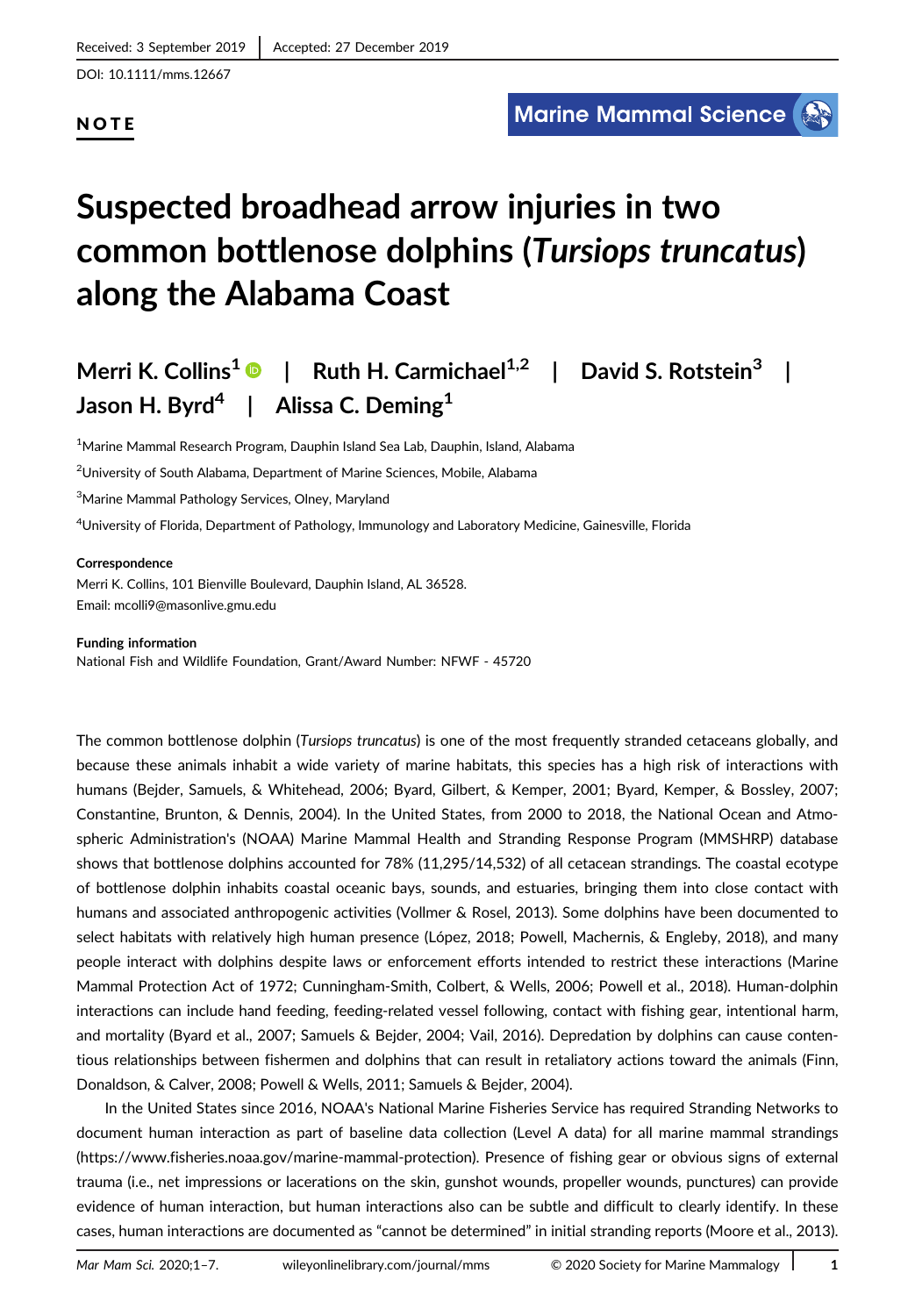Additionally, evidence of human interaction can be obscured by ante- and postmortem changes, including tissue decomposition, carcass scavenging, and rake marks (due to conspecific or interspecific interaction), or it may not be detected due to a lack of training or experience of the examiner (Moore et al., 2013). As a result, the number of documented human interactions is likely conservative (Moore et al., 2013).

In Alabama, human interaction is particularly high for the relatively small (965 km) tidal coastline in comparison to other northern Gulf of Mexico (nGOM) states, such as Mississippi and Louisiana, which have longer coastlines and more annual cetacean strandings but fewer human interaction cases (MMSHRP 2019). From 2011 to 2018, 82% (256/312) of cetacean strandings were bottlenose dolphins, with nearly 20% (45/256) having documented human interactions including fishery interactions, intentional harm, and gear or debris entanglement. This research evaluated two dolphin carcasses that stranded in Alabama in 2016 (Case 1) and 2018 (Case 2) that had similar, distinct X-shaped skin lesions from an unknown source. To evaluate potential sources of these distinct X-shaped skin lesions, we analyzed trends in fisheries and cases of intentional harm in the nGOM through a literature and stranding database review. Forensic analysis of impression patterns of potential weapons and objects that can make similar markings were examined using clay casts, and testing was conducted on a dolphin carcass to evaluate likeness of the impressions to lesions in these cases. Photos of the X-shaped lesions were examined and compared with human medicolegal cases, and tissues from the 2018 animal were collected during gross necropsy, fixed in 10% neutral buffered formalin, and evaluated microscopically by a board-certified veterinary pathologist (D. S. R.) to determine if they were inflicted before or after death.

Case 1 was a 236 cm, adult male bottlenose dolphin carcass recovered on 6 October 2016 in Fort Morgan, Alabama, on the southeastern shore of Mobile Bay. The dolphin was in a good nutritional plane, moderately decomposed (Late Code 3; Geraci & Lounsbury, 2005) and had two sections of rope with cut, frayed ends encircling the cervical and thoracic regions of the carcass. The rope was analyzed by NOAA National Marine Fisheries Service Gear Research Team (W. Hoggard and K. Falana) and determined to be a 9/16" polydacron sinking line, used in shrimp fisheries, and commonly used as anchor line. The tissue surrounding the rope had superficial ropeimpressions with dark discoloration on the skin and associated blubber. Additionally, there were indications of fishery interaction by net and subsequent entanglement, including two linear abrasions at the left and right fluke insertion and six undigested fish (Gulf menhaden, Brevoortia petronus) in the forestomach. There was a 2 cm  $\times$  2 cm Xshaped lesion on the right lateral body, just dorsal to the trailing edge of the right pectoral fin (Figure 1a). The wound had slightly rounded margins and extended through the blubber, stopping at the underlying muscle. The remaining findings on gross examination were unremarkable. Due to advanced autolysis, histological evaluation was not performed. The cause of death was not definitively determined, however, peracute underwater entrapment (drowning) is considered as the most probable cause of death based on gross necropsy findings.

Case 2 was a 189 cm, subadult, male bottlenose dolphin carcass recovered on 3 March 2018, in Fairhope, Alabama, on the northeastern shore of Mobile Bay. The dolphin was emaciated and moderately decomposed (Late Code 3; Geraci & Lounsbury, 2005). This animal had two X-shaped lesions on the skin that extended through the blubber, stopping just before the skeletal muscle. Lesion A was located on the right lateral peduncle, and lesion B was located on the right lateral body just caudal to the right pectoral fin (Figure 1b,c). Both lesions were 1.8 cm  $\times$  1.8 cm, had rounded margins, and extended through the blubber layer but did not involve underlying skeletal muscle. Full histological evaluation was performed on all major organs, including the X-shaped lesions. Histological examination showed both X-shaped lesions had moderate edema, extravasated erythrocytes (bruising), and inflammatory cells (Figure 2), indicating acute lesions that occurred hours to days prior to death. Additional histological findings included chronic pulmonary nematodiasis and cutaneous lesions involving 25% of the epithelium and characterized by exuberant epibiotic growth with underlying dermal erosion. These latter skin lesions are consistent with exposure to freshwater water and match those described by Colbert et al. (1999). The cause of death was not definitively determined, but prolonged freshwater exposure is considered the most probable cause of death based on gross necropsy findings.

Given the similarity between the X-shaped lesions in both cases including size, shape, and location of the lesions on the body, these lesions were suspected to be a pattern injury (a lesion from the same or similar source). Due to the linear shape, these lesions were initially suspected to be associated with fishery interaction such as entanglement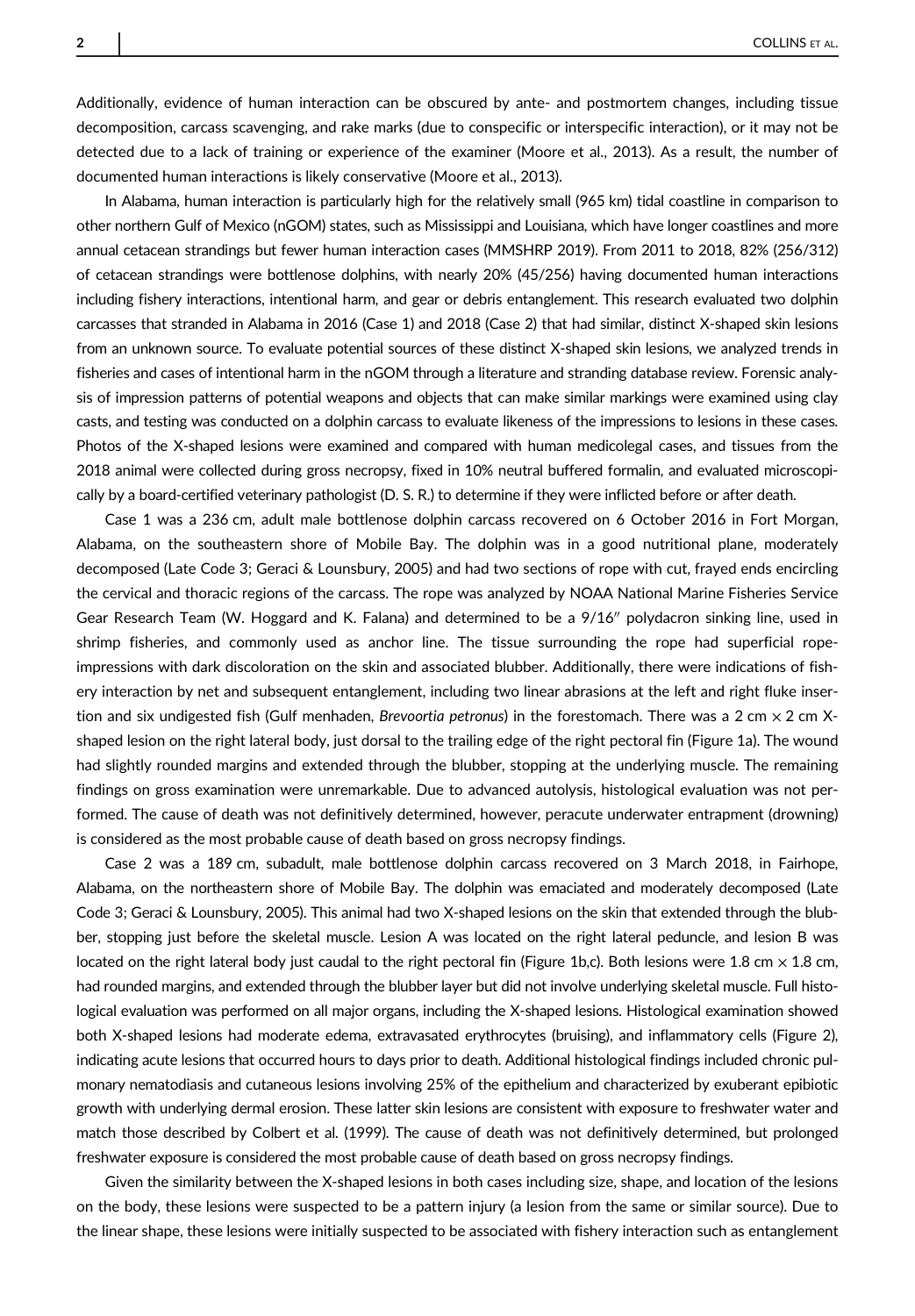

**FIGURE 1** Comparison of X-lesions to typical fishery interactions, scavenging, postmortem carcass testing, and cases of intentional harm. (a) Magnified X-lesion in Case 1 on right craniolateral body, scale bar = 1 cm. (b) Magnified X-lesion in case 2 on right dorsal peduncle, scale bar = 1 cm. (c) Magnified X-lesion in Case 2 on right lateral body, scale bar = 1 cm. (d) Superficial X-shaped mark on the peduncle of a dolphin from net entanglement, scale bar = 1 cm. (e) Abrasions along the caudal peduncle/fluke insert from net entanglement. (f) Linear lacerations from net entanglement along rostrum of a dolphin. (g) Linear lacerations along the dorsal fin from net entanglement, scale bar = 1 cm. (h) postmortem scavenging mark on dolphin carcass attributed to shorebirds. (i) Resulting lesion of 4-point broadhead arrow tip impaled in to dolphin carcass for lesion comparison, scale bar = 1 cm. (j) Broadhead arrow wound on the cranium of a dog, photo provided by A. Cook/Jackson Co. Floridian. (k) Broadhead arrow entry wound on a thoracic cavity of a bull moose, photo provided by J. Lawrence.

or entrapment in a shrimp trawl net or gill net as described by Moore et al. (2013). Upon further comparison to fishery interaction injuries, the lesions were found to be unlike typical markings caused by monofilament gill net or other known net entanglement lesions. Net entanglements are known to result in superficial X-shaped impressions on the skin (Figure 1d; Moore et al., 2013) or linear lacerations most often at the base of appendages (fluke insertion; Figure 1e dorsal fin; rostrum; Figure 1f, dorsal fin; Figure 1g). The X-shaped lesions in these cases were also deeper than net entanglement or entrapment marks associated with acute drowning and were located along the lateral body wall rather than the appendages.

Postmortem scavenger markings were also a suspected origin of the X-shaped lesions. Scavenging marks from birds and sharks can result in atypical marks on decomposing dolphin carcasses, often grouped together in clusters on areas of the body that are exposed when the carcass strands. Comparisons to known shorebird and shark scavenging marks on other carcasses (Figure 1h) did not show the same pattern of lesions observed in these cases. Additionally, histological evaluation of the lesions in Case 2 determined there was tissue reaction, indicating the lesions occurred prior to death. These findings suggested that the X-shaped lesions observed in Cases 1 and 2 were less likely to be the result of scavenging or fishery net interaction and further work exploring the possibility that lesions were associated with intentional harm was conducted.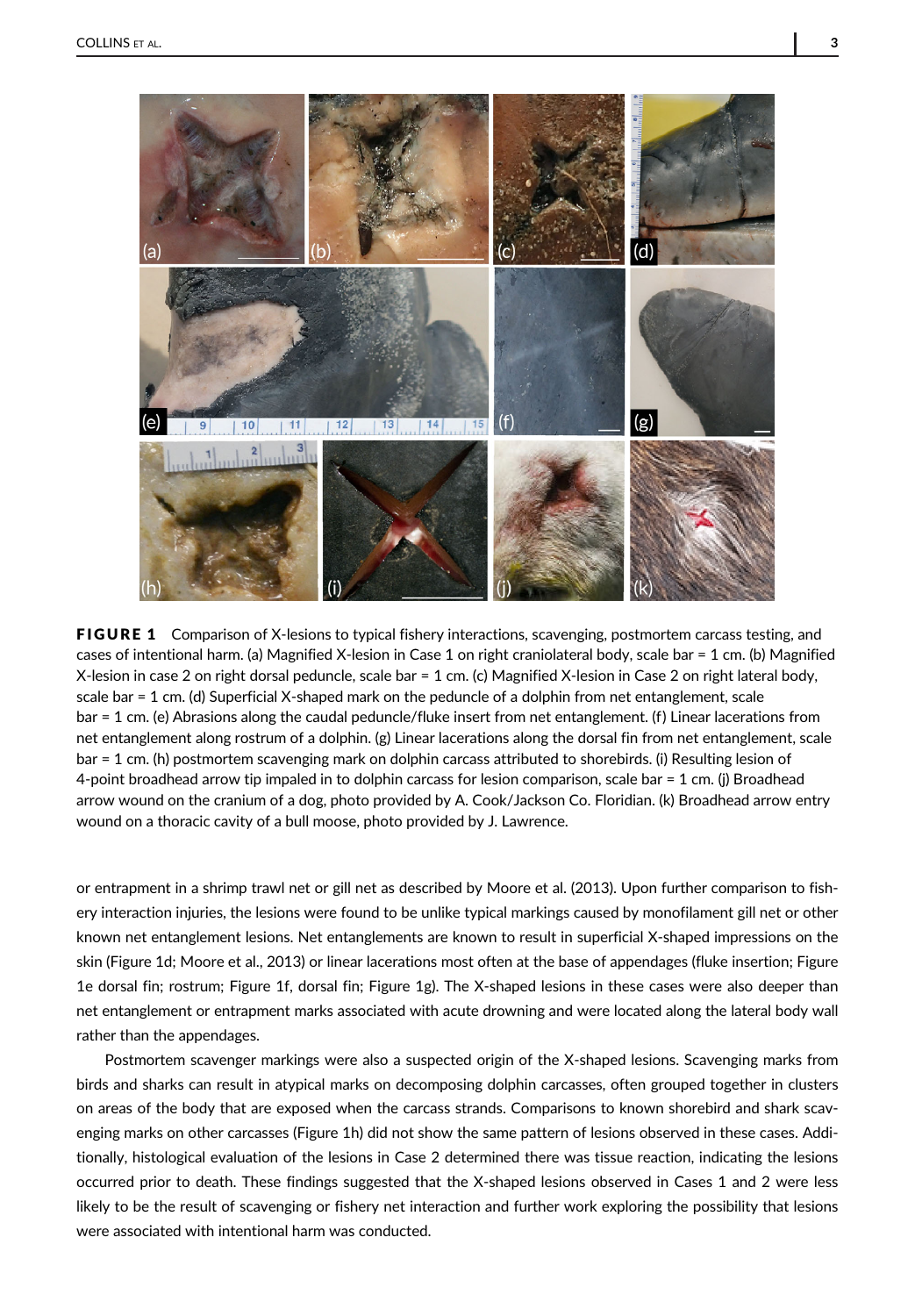

**FIGURE 2** H&E section of skin and blubber from the X-shaped lesions on the right lateral body of Case 2 (lesion B; Figure 1e). (a) The epithelium is absent and there is a U-shaped indentation of the dermis. Dermal collagen bundles are separated by clear spaces (edema). 200 $\times$ . Bar = 400  $\mu$ m. (b) Within the dermis, there are neutrophils and cellular debris separating collagen bundles; disruption, neutrophils, and inflammatory cells shown around dermal defect. 100 $\times$ . Bar = 100 μm.

Objects with potential to leave X-shaped impact patterns in soft tissue include spearfishing tips and broadhead hunting arrows (Byard et al., 2001; DiMaio & DiMaio, 2001). Fishing spears and harpoons are equipped with a single edged blade, leaving a singular, oval penetrating wound on associated animals and was ruled out as the source of the lesions (Byard et al., 2007; Sung, Kesha, Hudson, Root, & Hlavaty, 2018). When comparing lesions to documented forensic case studies, we found that in human and animal cases, four- to five-point broadhead arrows were identified as the weapon responsible for causing X-shaped lesions (DiMaio & DiMaio, 2001) and broadhead arrow wound patterns mimic the number and arrangement of blades on the arrow tip (1–6 blades; Smith-Blackmore & Robinson, 2018; Sung et al., 2018).

We tested the potential for a broadhead arrow to have caused the X-shaped lesions in Cases 1 and 2 by comparing impression size and shape of five commonly available variations of arrow tips (standard Muzzy Phantom fixed blade 125 grain broadhead 4-point tip, Muzzy Trocar 4-point hybrid mechanical broadhead, and Wac'Em Archery 4 blade fixed broadhead 100 grain: Feradyne Outdoors, Superior, WI; Bowtactix judo broadhead: Johns Creek, GA; Newland hammer broadhead: Dongguan, China). Silicone modeling clay (Polly Plastics, Saginaw, MI) was used to make impressions of the shape of various broadhead arrow tips to mimic impalement seen in these cases. Two broadhead arrow tip variations (the standard Muzzy Phantom fixed blade 125 grain broadhead 4-point tip and Muzzy Trocar 4-point hybrid mechanical broadhead tip; Feradyne Outdoors, Superior, WI), had a close match to the lesions observed in Case 1 and 2, leaving 2 cm  $\times$  2 cm prominent X-impressions.

To corroborate the pattern injury in dolphin tissue, the size and shape-matched tips were then used to penetrate the left dorsolateral body and peduncle regions of two carcasses that were in a moderate state of decomposition (Code 3). Carcasses were stabbed by hand with the arrow tips attached to a Beman arrow shaft (Beman USA, Salt Lake City, UT) due to the inability of duplicating the situational and environmental conditions (e.g., distance from target, skill of shooter, strength of crossbow) in which an animal may have been shot in situ. The Muzzy Trocar did not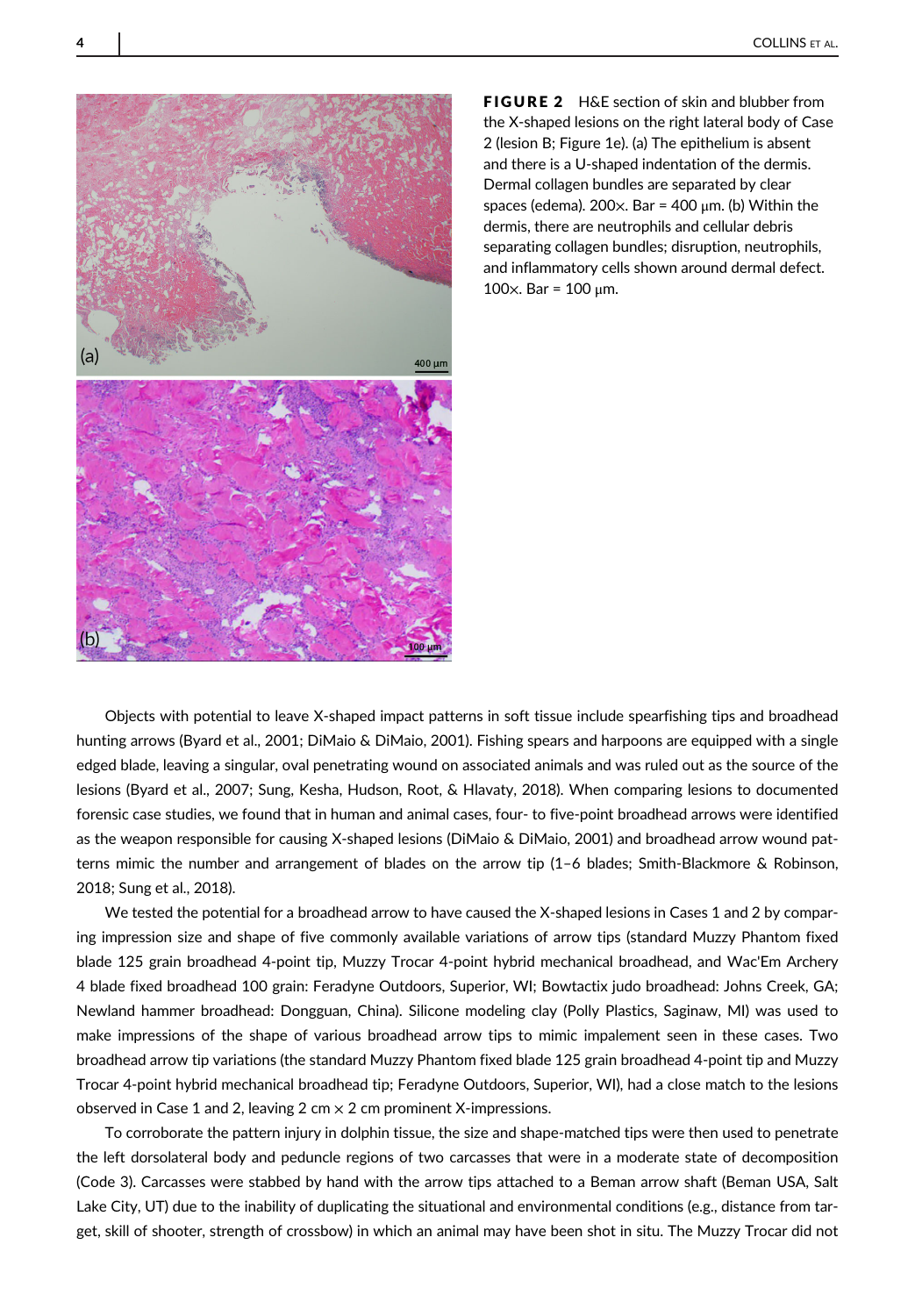penetrate the left lateral body or peduncle region of the animal when force was applied by hand. The Muzzy Phantom penetrated the blubber layer resulting in a distinct X-shaped impression 2 cm long and 2 cm wide, making it the closest match in size and shape to the X-shaped lesions on Cases 1 and 2 (Figure 1i). While the skin on lesions in Case 1 and Case 2 were markedly more agape than the thin incised lesions made by hand on the test carcasses, gaped wounds have been documented in broadhead arrow injuries due to decomposition and healing (Bradley-Siemens, Brower, & Kagan, 2018) or entry direction (Sung et al., 2018).

After consideration of possible sources for the X-lesions (fishery interactions, postmortem scavenging and decomposition, spearfishing tips, broadhead arrows) a broadhead arrow pattern injury was the most consistent with the size, shape, and location of the X-lesions documented in the Alabama cases. Broadhead arrows are inexpensive, easily obtained, and marketed in many brands and modifications for small game or bowfishing (Sung et al., 2018). Although broadhead arrows can cause wounds that extend into the skeletal muscle, shallow penetration injuries by a broadhead arrow have been documented in animals. In 2015 in Florida, a dog shot in the head with a broadhead arrow survived the injury because the arrow did not puncture the skull and only penetrated cranial soft tissue (Buckhalter, 2015; Figure 1j). In contrast, during 2014, a dolphin was shot at close range from shore with a big game broadhead hunting arrow in Orange Beach, Alabama. The arrow penetrated deep within the epaxial muscle and into the thoracic cavity, leading to that animal's death ("Pregnant Wild Dolphin," 2014; Stein, 2014). Due to the superficial nature of the X-shaped lesions in both cases, it is unknown if the animals were shot directly, or stabbed by hand using an arrow as a deterrent if the animals were near a net or boat. Although it does not seem plausible that a highpower crossbow would fail to penetrate the body cavity, variation in the depth of penetration in broadhead arrow injuries can occur due to the type of bow used (compound, recurve, crossbow), skill-level of the shooter, distance from the target, blade age and sharpness, strength or movement of the target animal, and angle of entry, and environmental variables such as water slowing the velocity of the arrow (Figure 1k; Smith-Blackmore & Robinson, 2018).

Dolphins conditioned to human presence, and illegal feeding are particularly vulnerable to harm (Byard et al., 2001, 2007; Cunningham-Smith et al., 2006; Finn et al., 2008). Hunting is a popular sport, with nearly 580,000 registered in- and out-of-state hunters in Alabama alone during 2018 (United States Fish and Wildlife Service, 2018), thus hunting equipment such as guns, knives, and arrows could be accessible to people while on fishing vessels. Accordingly, there have been a total of 20 documented gunshot wounds to dolphins in the nGOM (most since 2011; Vail, 2016), and in 2018 a criminal case was opened when a pregnant dolphin was found stranded after being shot in Mississippi (NOAA Fisheries, 2018). Other notable intentional harm cases from the nGOM include a dolphin stabbed in the head with a screwdriver and pods of dolphins targeted with explosives (Alexander-Bloch, 2012; Beverly, 2012). Intentional harm to marine mammals such as bottlenose dolphins is not restricted to the nGOM, these actions occur internationally (Byard et al., 2007; Vail, 2016). Unfortunately, interactions with humans that put marine mammals at risk can also be pervasive through time because mothers teach begging-depredation and vessel following to calves, propagating reliance on human interactions for food and altering the natural behavioral and movement patterns of animals (Cunningham-Smith et al., 2006; Powell et al., 2018; Vollmer & Rosel, 2013). With historical trends of intentional harm towards dolphins continuing to rise, more research is needed to detect and understand relationships between human interactions and marine mammal mortality.

These data contribute to the developing field of wildlife forensics for application by stranding response and management agencies. Signs of intentional harm can be difficult to detect if obvious signs (e.g., attached fishing gear, bullets, noticeable hemorrhage, or other sources of injury) are not grossly observed (Smith-Blackmore & Robinson, 2018). In this study, the X-shaped lesions were not the cause of death, but histological evaluation enabled us to determine that lesions in Case 2 occurred antemortem, allowing us to effectively rule out postmortem changes and focus on alternative sources. These findings further emphasize the need for histological analysis on any suspected human interaction cases to determine the timing of tissue damage and rapid assessment to inform potential criminal cases. Results from our study also suggest that intentional harm may be more commonplace than previously thought, and human interactions have potential for sublethal contributions to health and future injury or mortality. Sharing data across stranding networks will help track these trends of intentional harm to guide management and enforcement in areas of need.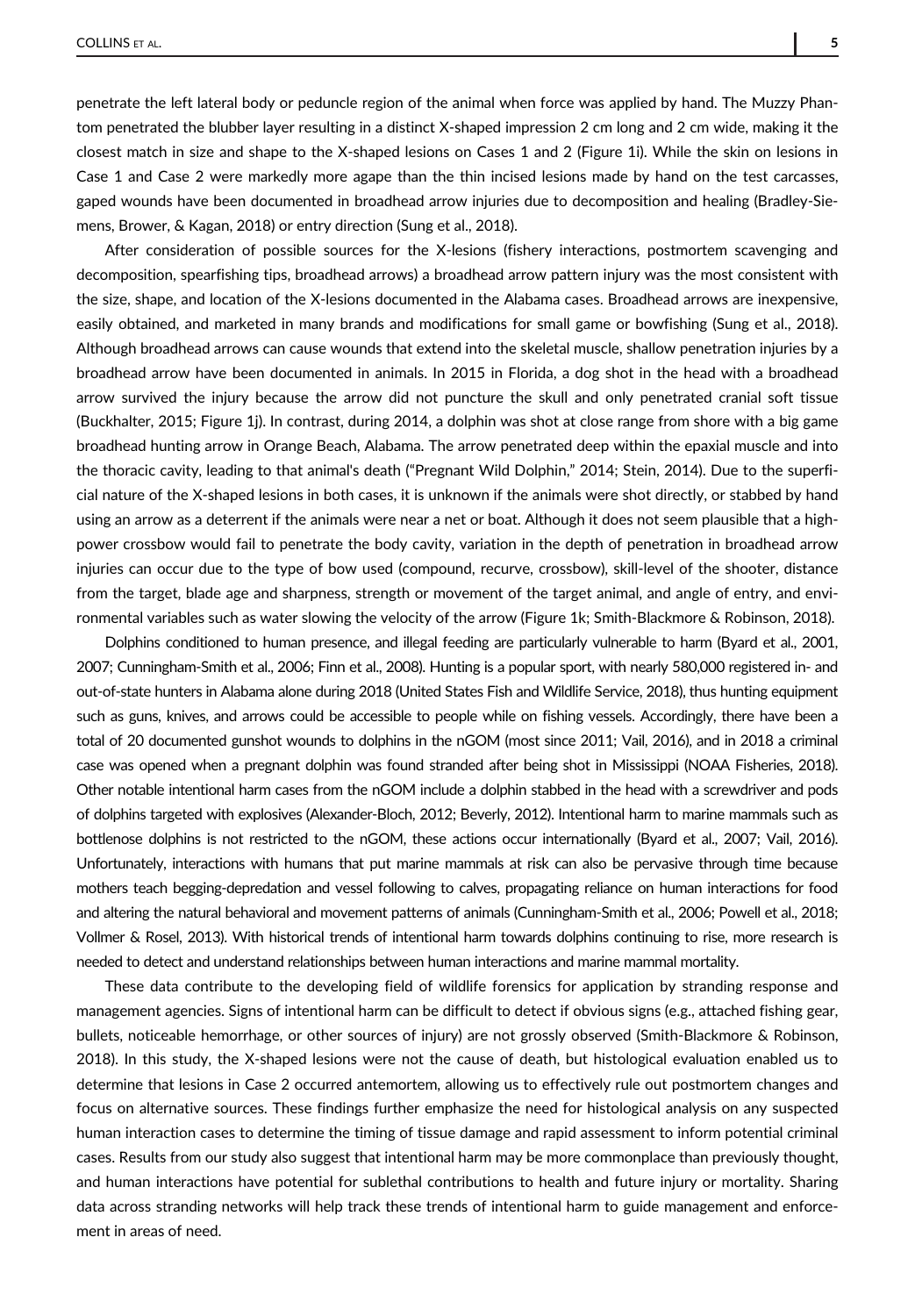#### ACKNOWLEDGMENTS

All work was conducted under a Stranding Agreement between Dauphin Island Sea Lab and NOAA National Marine Fisheries Service. This work was supported by the Alabama Department of Conservation and Natural Resources and under an award from the National Fish and Wildlife Foundation (NFWF–45720). The views and conclusions in this document should not be interpreted as an endorsement by NFWF. We thank NOAA Southeast Fisheries Pascagoula Lab, examiners (W. Hoggard and K. Falana) for gear analysis. We thank H. Lane, K. Trahanas, and M. Hodanbosi who assisted with recovery and necropsy in these cases.

#### ORCID

Merri K. Collins D <https://orcid.org/0000-0003-2323-4216>

#### **REFERENCES**

- Alexander-Bloch, B. (2012, September 25). Dolphin died in Louisiana from bullet lodged in animal's lung. The Times-Picayune. Retrieved from [https://www.nola.com/news/environment/article\\_9aabc433-0c38-529a-a428-1affbbd54b82.html](https://www.nola.com/news/environment/article_9aabc433-0c38-529a-a428-1affbbd54b82.html)
- Bejder, L., Samuels, A., Whitehead, H., Gales, N., Mann, J., Connor, R., & Kruetzen, M. (2006). Decline in relative abundance of bottlenose dolphins exposed to long-term disturbance. Conservation Biology, 20, 1791–1798.
- Beverly, O. T. (2012, June 22; updated 2019, January 14). NOAA seeks information on dead dolphin stabbed with screwdriver found in Perdido Bay. [AL.com.](http://al.com) Retrieved from [https://www.al.com/live/2012/06/noaa\\_seeks\\_information\\_on](https://www.al.com/live/2012/06/noaa_seeks_information_on_dead.html) [\\_dead.html](https://www.al.com/live/2012/06/noaa_seeks_information_on_dead.html)
- Bradley-Siemens, N., Brower, A. I., & Kagan, R. (2018). Firearm Injuries. In J. Brooks (Ed.), Veterinary forensic pathology (Vol. 2, pp. 101–105). Cham, Switzerland: Springer Publishing.
- Buckhalter, D. (2015, July 27). Dog shot with arrow survives: Rescued canine will be eligible for adoption after recovery. Jackson County Floridian. Retrieved from<https://www.dothaneagle.com/jcfloridan/news/dog-shot-with>arrow-survives/article\_0efb9ac1-0721-5747-bd18-a04535c441f3.html
- Byard, R. W., Gilbert, J. D., & Kemper, C. M. (2001). Dolphin deaths: Forensic investigations. The Medical Journal of Australia, 175, 623–624.
- Byard, R. C., Kemper, M., Bossley, D., Kelly, D., & Hill, M. (2007). Veterinary forensic pathology: The assessment of injuries to dolphins at postmortem. In M. Tsokos (Ed.), Forensic pathology reviews (Vol. 4). Totowa, NJ: Human Press.
- Christiansen, F., Rasmussen, M. H., & Lusseau, D. (2013). Inferring activity budgets in wild animals to estimate the consequences of disturbances. Behavioral Ecology, 24, 1415–1425.
- Colbert, A. A., Scott, G. I., Fulton, M. H., Wirth, E. F., Daugomah, J. W., Key, P. B., & Galloway, S. B. (1999). Investigation of unusual mortalities of bottlenose dolphins along the mid-Texas coastal bay ecosystem during 1992 (NOAA Technical Report NMFS 147). Washington, DC: U.S. Department of Commerce.
- Constantine, R., Brunton, D. H., & Dennis, T. (2004). Dolphin-watching tour boats change bottlenose dolphin (Tursiops truncatus) behaviour. Biological Conservation, 117, 299–307.
- Cunningham-Smith, P., Colbert, D. E., Wells, R. S., & Speakman, T. (2006). Evaluation of human interactions with a provisioned wild bottlenose dolphin (Tursiops truncatus) near Sarasota Bay, Florida, and efforts to curtail the interactions. Aquatic Mammals, 32, 346–356.
- DiMaio, V., & DiMaio, D. (2001). Forensic pathology (2nd. ed.). Boca Raton, FL: CRC Press/Taylor & Francis Group.
- Finn, H., Donaldson, R., & Calver, M. (2008). Feeding Flipper: A case study of a human-dolphin interaction. Pacific Conservation Biology, 14, 215–225.
- Geraci, J. R., & Lounsbury, V. J. (2005). Marine mammals ashore: A field guide for strandings. Baltimore, MD: National Aquarium.
- López, D. B. (2018). Hot deals at sea: Responses of a top predator (bottlenose dolphin, Tursiops truncatus) to human-induced changes in the coastal ecosystem. Behavioral Ecology, 30, 291–300.
- Moore, M. J., Van der Hoop, J., Barco, S. G., Costidis, A. M., Gulland, F. M., Jepson, P. D., … McLellan, W. A. (2013). Criteria and case definitions for serious injury and death of pinnipeds and cetaceans caused by anthropogenic trauma: Underwater entrapment, chronic entanglement, sharp and blunt vessel. and gunshot. Diseases of Aquatic Organisms, 103, 229–264.
- NOAA Fisheries. (2018, August 6). Reward at \$13,000 for information in the case of a pregnant dolphin shot and killed [Press release]. Retrieved from [https://www.fisheries.noaa.gov/feature-story/reward-13000-information-case-pregnant](https://www.fisheries.noaa.gov/feature-story/reward-13000-information-case-pregnant-dolphin-shot-and-killed) [-dolphin-shot-and-killed](https://www.fisheries.noaa.gov/feature-story/reward-13000-information-case-pregnant-dolphin-shot-and-killed)
- Pregnant wild dolphin found shot to death on Miramar Beach [Video file]. (2014, November 21). Retrieved from [https://www.](https://www.wftv.com/news/local/pregnant-wild-dolphin-shot-death-miramar-beach/107117227/) [wftv.com/news/local/pregnant-wild-dolphin-shot-death-miramar-beach/107117227/](https://www.wftv.com/news/local/pregnant-wild-dolphin-shot-death-miramar-beach/107117227/)
- Powell, J. R., & Wells, R. S. (2011). Recreational fishing depredation and associated behaviors involving common bottlenose dolphins (Tursiops truncatus) in Sarasota Bay, Florida. Marine Mammal Science, 27, 111–129.